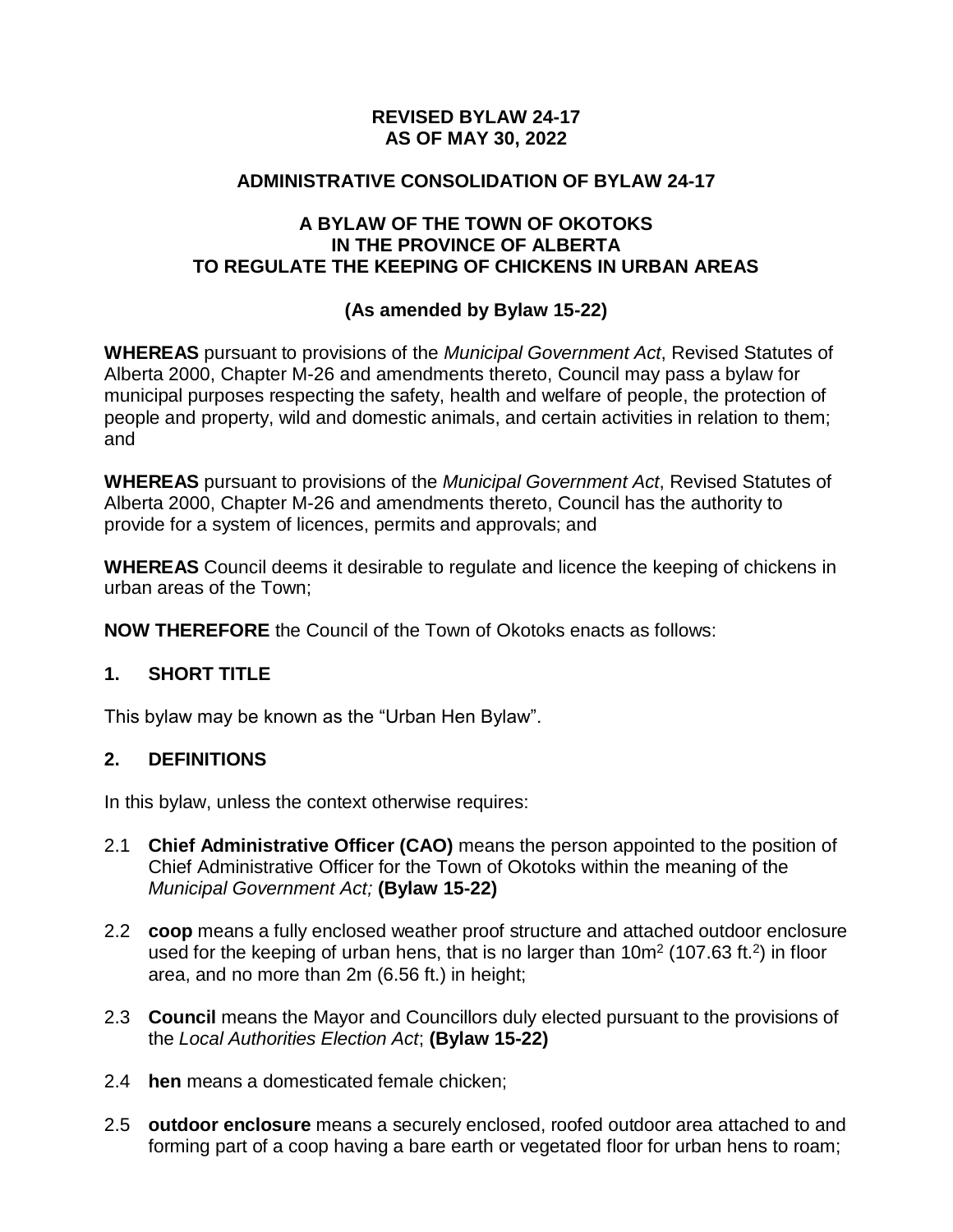#### 2.6 **Peace Officer** means:

- a) a member of the Royal Canadian Mounted Police;
- b) a Community Peace Officer as appointed by the Solicitor General of Alberta;
- c) a Bylaw Enforcement Officer as appointed by the Town to enforce bylaws of the Town;
- 2.7 **rooster** means a domesticated male chicken;
- 2.8 **sell** means to exchange or deliver for money or its equivalent;
- 2.9 **Town** means the Town of Okotoks, a municipal corporation in the Province of Alberta, and where the context so requires, means the area of land within the corporate boundaries thereof;
- 2.10 **urban area** means lands located within the Town on which agricultural operations, including but not limited to the keeping of livestock, are neither a permitted or discretionary use under Bylaws of the Town;
- 2.11 **urban hen** means a hen that is at least sixteen (16) weeks of age;
- 2.12 **urban hen licence** means a licence issued pursuant to this bylaw which authorizes the licence holder to keep urban hens on a specific property within the Town.
- 2.13 **violation tag** means a notice or tag in the form as approved by the CAO, issued by the Town, allowing a voluntary payment option of a fine established under this Bylaw;
- 2.14 **violation ticket** means a ticket issued pursuant to Part 2 of the *Provincial Offences Procedures Act*. **(Bylaw 15-22)**

# **3. PROHIBITIONS**

- 3.1 No person in an urban area shall keep:
	- a) a rooster; or
	- b) a hen, other than an urban hen for which a valid urban hen licence has been issued.

# **4. URBAN HEN LICENCES**

4.1 The maximum number of urban hen licences that may be issued in the Town shall be one urban hen licence per seven hundred fifty (750) persons based on the population of the Town as determined by the most recent census. **(Bylaw 15-22)**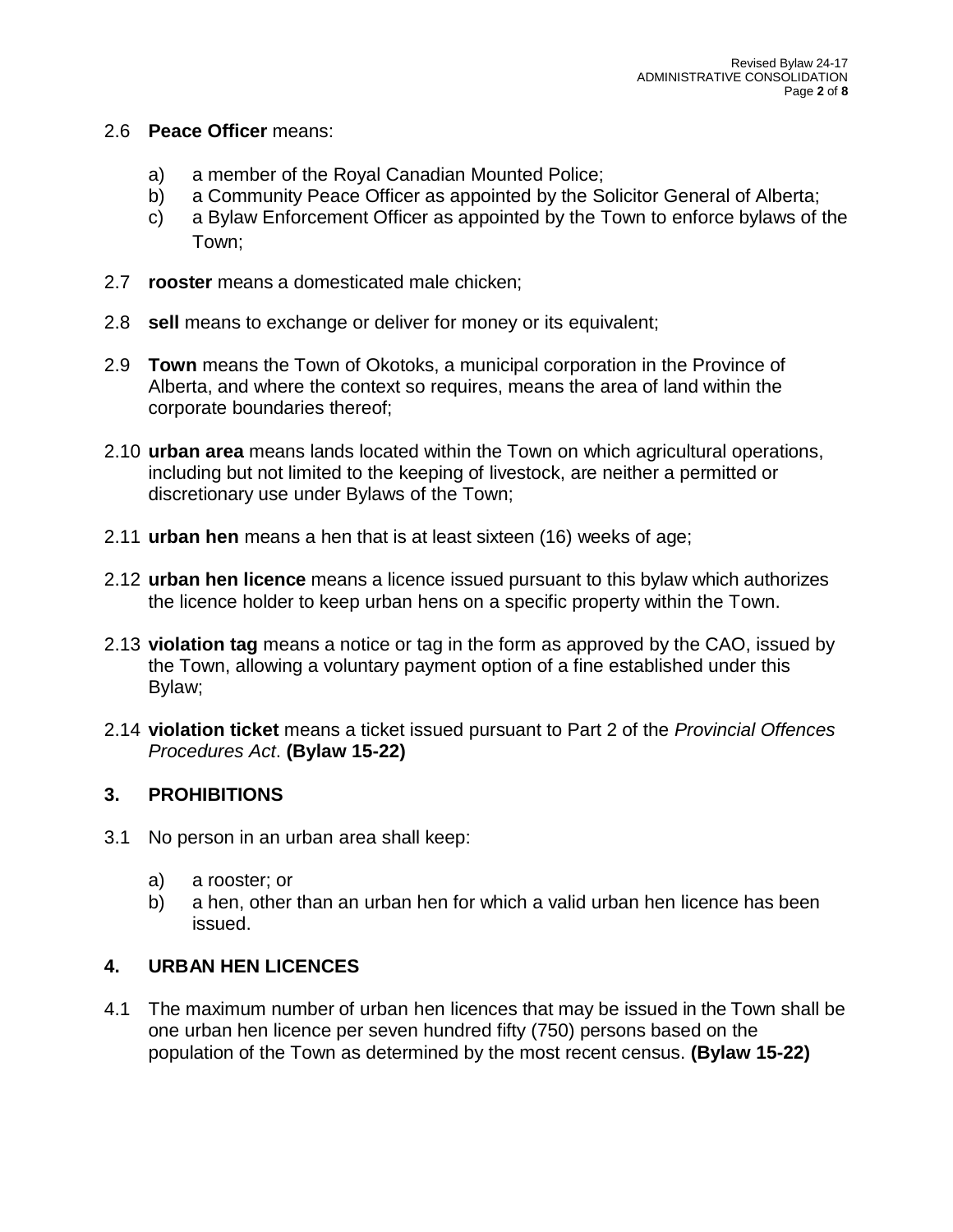- 4.2 A person may keep up to four (4) urban hens by:
	- a) submitting a completed urban hen licence application on forms approved by the CAO; and
	- b) paying an annual urban hen licence fee as set out in the current Town of Okotoks Fees, Rates, and Charges Bylaw.
- 4.3 Urban hen licences are valid for the period of January 1 to December 31 of the year in which it is issued and must be renewed annually prior to January 31 of each subsequent year.
- 4.4 Urban hen licence fees shall not be reduced or prorated no matter the month of purchase.
- 4.5 Urban hen licence fees shall not be refunded or rebated.
- 4.6 An urban hen licence is not transferable from one person to another.
- 4.7 An urban hen licence is not transferable from one property to another except:
	- a) when a licence holder has moved to a new property within the Town, then:
		- i. the licence holder may apply to transfer the licence; and
		- ii. an inspection of the new property must be carried out to determine the licence holder is still able to meet all requirements for an urban hen licence as set out in this Bylaw at such property.
- 4.8 A person to whom an urban hen licence has been issued shall produce the licence upon the demand of a Peace Officer.
- 4.9 An urban hen licence may be issued or renewed if the CAO is satisfied that:
	- a) the applicant is the owner of the property on which the urban hens will be kept; or that the owner of the property has provided written consent to the applicant;
	- b) the land use designation of the property on which the urban hens will be kept allows the placement of a coop for the keeping of urban hens;
	- c) the applicant resides on the property on which the urban hens will be kept;
	- d) all required information has been provided;
	- e) the applicant has taken a course on the safe handling of hens and eggs;
	- f) the applicable licence fee has been paid; and
	- g) the applicant has complied with all other Provincial and Federal Regulations for the keeping of chickens.
- 4.10 An urban hen licence may be revoked or may not be renewed by the CAO if:
	- a) the applicant or licence holder does not meet or no longer meets the requirements for an urban hen licence as set out in this Bylaw;
	- b) the applicant or licence holder furnishes false information or misrepresents any fact or circumstance required pursuant to this Bylaw;
	- c) the applicant or licence holder has, in the opinion of the CAO, based on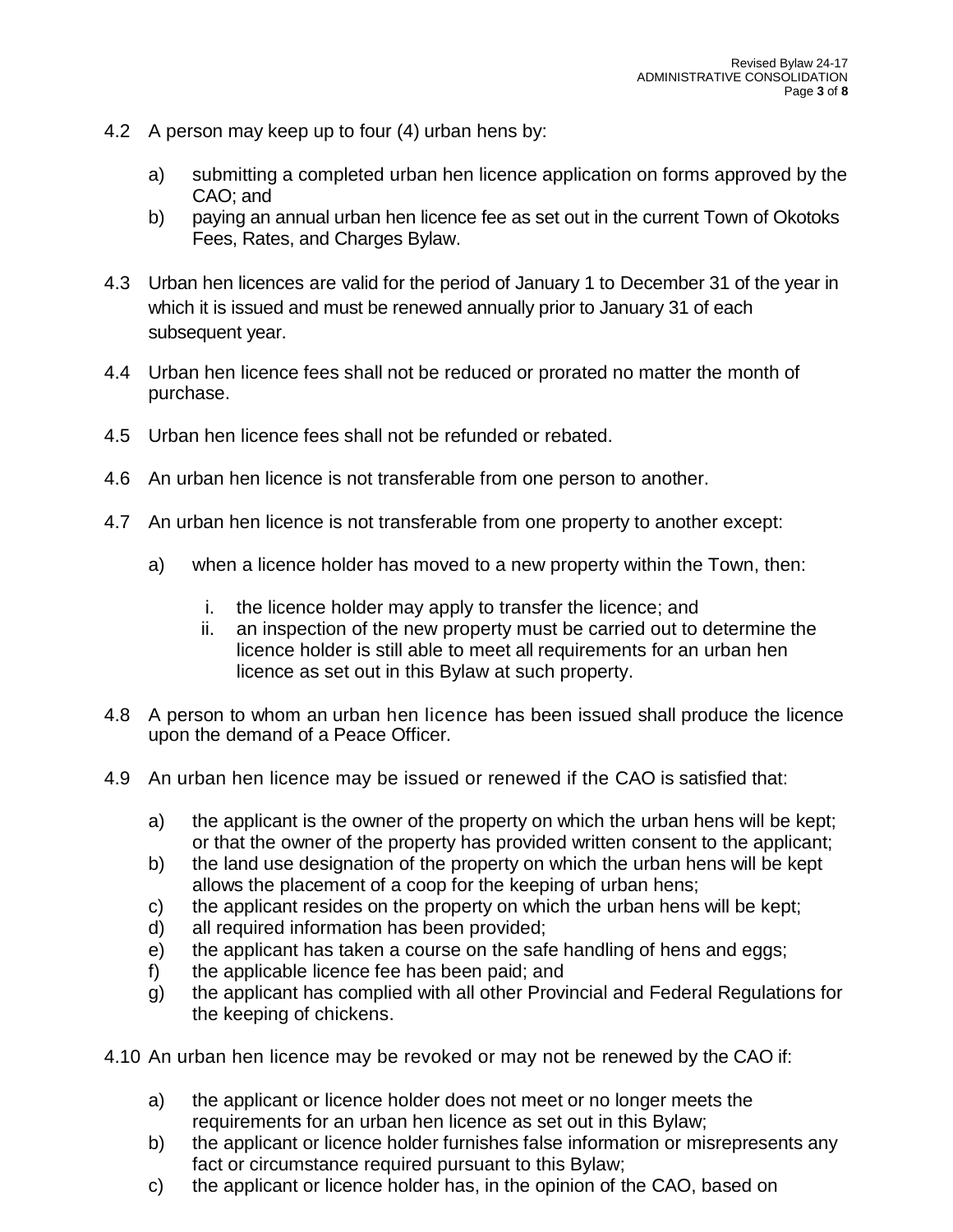reasonable grounds, contravened any part of this Bylaw whether or not the contravention has been prosecuted;

- d) the applicant or licence holder fails to pay a fine imposed by a court for a contravention of this Bylaw or any other applicable Bylaw related to the keeping of livestock;
- e) the applicant or licence holder fails to pay any fee required by this Bylaw or any other applicable legislation; or
- f) in the opinion of the CAO, based on reasonable grounds, it is in the public interest to do so.
- 4.11 If the CAO revokes, or refuses to issue or renew an urban hen licence, the applicant may appeal the decision to Council, in accordance with Town Bylaws.

# **5. KEEPING OF URBAN HENS**

- 5.1 A person who keeps urban hens must:
	- a) provide each urban hen with at least  $0.37m^2$  (3.98 ft.<sup>2</sup>) of interior floor area, and at least  $0.92m^2$  (9.9 ft.<sup>2</sup>) of outdoor enclosure, within the coop;
	- b) ensure that each coop is:
		- i. located in the rear yard of the property;
		- ii. a minimum 3.0m (9.84 ft.) from a dwelling;
		- iii. a minimum 1m (3.28 ft.) from any lot line;
		- iv. a minimum 3.6m (11.81 ft.) from any street adjacent to the property; and
		- v. at grade level, no more than 2m (6.56 ft.) in height;
	- c) provide and maintain, in the coop, at least one nest box per coop and one perch per urban hen that is at least 15cm (5.90 in) long;
	- d) keep each urban hen in the coop at all times;
	- e) provide each urban hen with food, water, shelter, light, ventilation, care, and opportunities for essential behaviours such as scratching, dust-bathing, and roosting, all sufficient to maintain the urban hen in good health;
	- f) maintain the coop in good repair and sanitary condition, and free from vermin and noxious or offensive smells and substances;
	- g) construct and maintain the coop to prevent any rodent from harbouring underneath, within, or within its walls, and to prevent entrance by any other animal;
	- h) keep a food container and water container in the coop;
	- i) keep the coop secured at all times;
	- j) remove leftover feed, trash, and manure in a timely manner;
	- k) store feed within a fully enclosed container;
	- l) store manure within a fully enclosed container, and store no more than 85 litres (3 cubic feet) of manure at any time;
	- m) remove all other manure not used for composting or fertilizing and dispose of such in accordance with Town Bylaws;
	- n) follow biosecurity procedures outlined by the Canadian Food Inspection Agency to reduce potential for disease outbreak; and
	- o) keep urban hens for personal use only.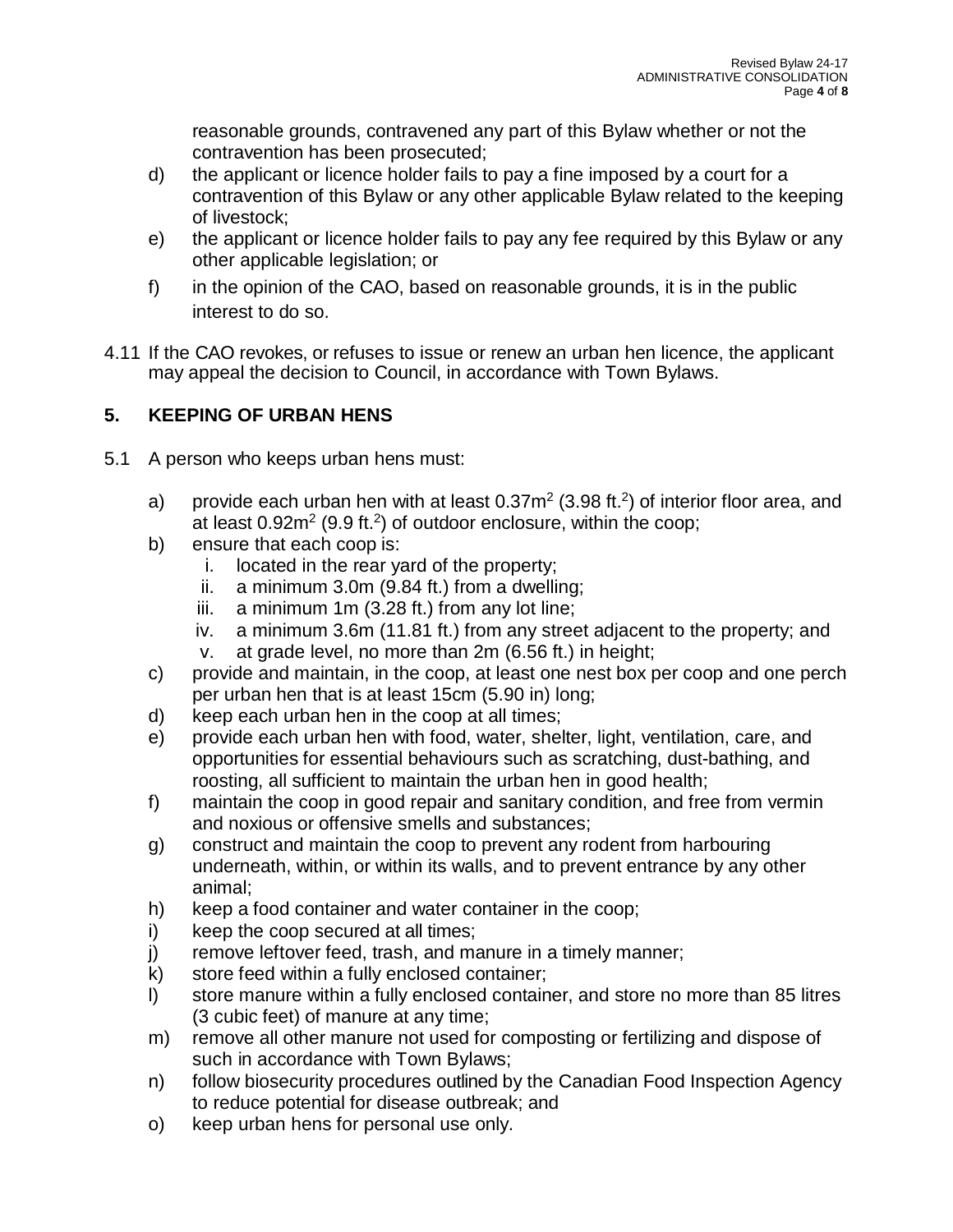- 5.2 No person who keeps urban hens shall:
	- a) sell eggs, manure, meat, or other products derived from an urban hen;
	- b) slaughter any urban hen on the property;
	- c) dispose of an urban hen except by delivering it to a farm, abattoir, veterinarian, or other operation that is lawfully permitted to dispose of such; and
	- d) keep an urban hen in a cage, kennel, or any other form of shelter other than a coop.

# **6. AUTHORITY OF CHIEF ADMINISTRATIVE OFFICER**

- 6.1 Without restricting any other power, duty, or function granted by the Urban Hen Bylaw, the Chief Administrative Officer may:
	- a) carry out any inspections to determine compliance with the Urban Hen Bylaw;
	- b) take any steps or carry out any actions required to enforce the Urban Hen Bylaw;
	- c) take any steps or carry out any actions required to remedy a contravention of the Urban Hen Bylaw;
	- d) establish forms for the purposes of the Urban Hen Bylaw; and
	- e) delegate any powers, duties, or functions under the Urban Hen Bylaw to a Town employee

# **7. PENALTIES AND ENFORCEMENT**

- 7.1 No person shall willfully obstruct, hinder or interfere with a Peace Officer or any other person authorized to enforce and engaged in the enforcement of the provisions of this Bylaw.
- 7.2 Any person who contravenes any provision of this Bylaw is guilty of an offence and is liable on summary conviction to a fine of not more than Ten Thousand (\$10,000) Dollars, imprisonment for a term not exceeding one (1) year, or both.
- 7.3 Where there is a specified penalty listed for an offence in Schedule "A" to this Bylaw, that amount is the minimum specified penalty for the offence.
- 7.4 Where a person contravenes the same provision of this Bylaw two (2) or more times within one twelve (12) month period, the specified penalty payable in respect of the second or subsequent contravention shall be the amount stated in Schedule "A" for such offences.
- 7.5 In the case of an offence that is of a continuing nature, a contravention constitutes a separate offense in respect of each day or part of a day on which it continues.
- 7.6 The levying and payment of any fine or the imprisonment for any period provided in this Bylaw shall not relieve a person from the necessity of paying any fees, charges or costs from which that person is liable under the provisions of this Bylaw or any other bylaw.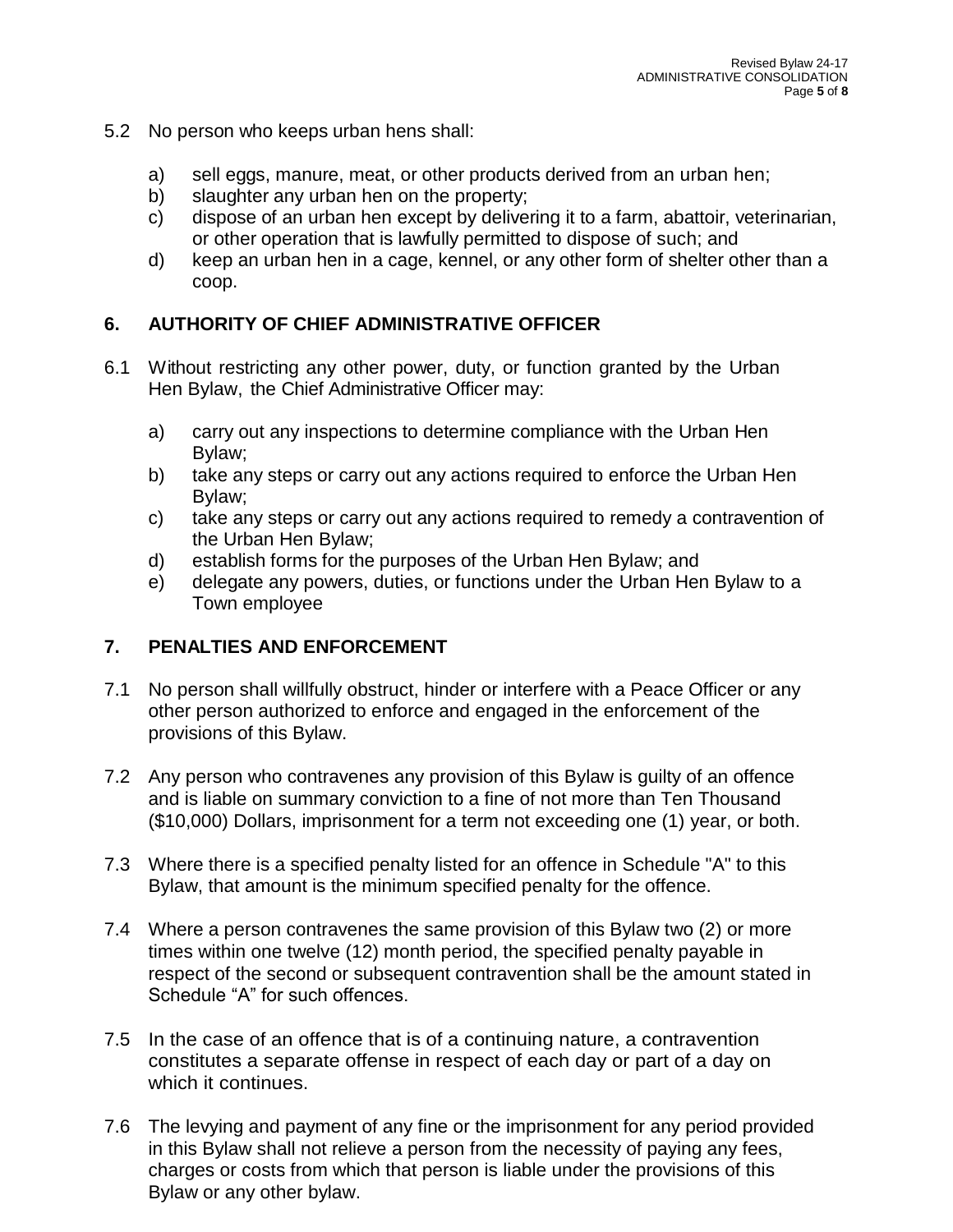- 7.7 Any Peace Officer who has reasonable and probable grounds to believe that any person has contravened any provision of this Bylaw may issue and serve:
	- a) a violation tag allowing a payment of the specified penalty to the Town; or
	- b) a violation ticket allowing payment according to the provisions of the Provincial Offences Procedure Act, Revised Statutes of Alberta 2000, Chapter P-34 and amendments thereto.
- 7.8 Service of a violation tag will be sufficient if it is:
	- a) personally served; or
	- b) served by regular mail to the person's last known mailing address.
- 7.9 If a violation ticket is issued in respect to an offence, the violation ticket may:
	- a) specify the fine amount established by this Bylaw for the offence; or
	- b) require a person to appear in court without the alternative of making a voluntary payment.
- 7.10 A person who commits an offence may:
	- a) if a violation ticket is issued in respect of the offence; and
	- b) if the violation ticket specified the fine amount established by this Bylaw for the offence;

make a voluntary payment equal to the specified fine by delivering the violation ticket and the specified fine to the provincial courthouse specified on the violation ticket.

### **8. SEVERABILITY**

8.1 It is the intention of Council that each separate provision of this Bylaw shall be deemed independent of all other provisions herein and it is the further intention of Council that if any provision of this Bylaw is declared invalid, all other provisions hereof shall remain valid and enforceable.

### **9. GENERAL**

- 9.1 Any person who contravenes any provision of this Bylaw by:
	- a) doing any act or thing which the person is prohibited from doing; or
	- b) failing to do any act or thing the person is required to do;

is guilty of an offence and any offence created pursuant to this Bylaw is a strict liability offence for the purposes of prosecution under this Bylaw.

- 9.2 Nothing in this Bylaw relieves a person from complying with any provision of any federal or provincial law or regulation, other bylaw(s), or any requirement of any lawful permit, order or licence.
- 9.3 Words in the singular include the plural and words in the plural include the singular.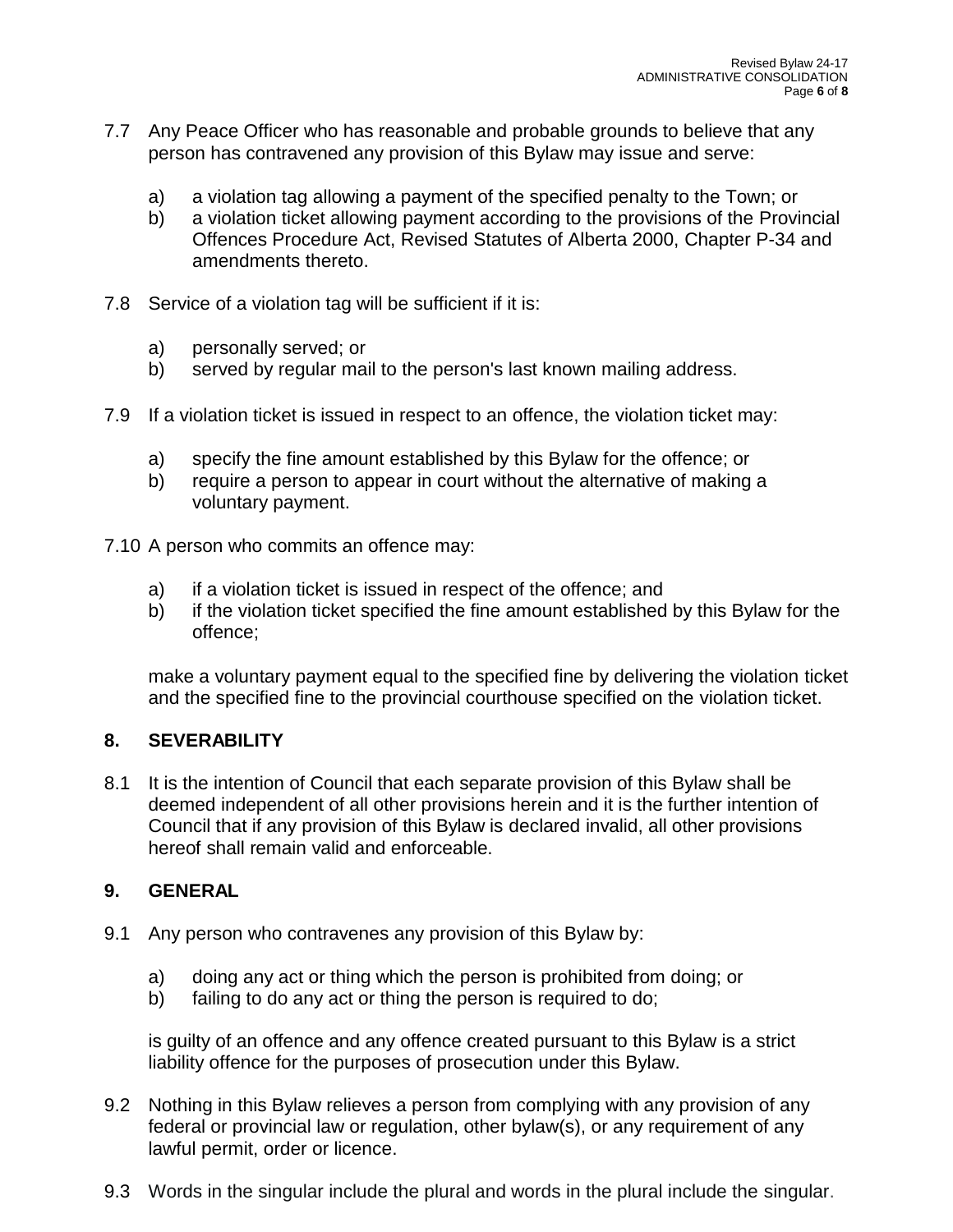- 9.4 This Bylaw is gender-neutral and, accordingly, any reference to one gender includes the other.
- 9.5 Schedule "A" shall form a part of this Bylaw and may, from time to time, be amended.
- 9.6 No provision of this Bylaw or any action taken pursuant to any provision of this Bylaw shall restrict, limit, prevent or preclude the Town from pursuing any other remedy in relation to a premises as provided by the *Municipal Government Act*, or any other law of the Province of Alberta.

This Bylaw shall come into full force and effect upon third and final reading,

Bylaw 24-17 received third and final reading August 21, 2017.

ORIGINAL SIGNED BY MAYOR AND CHIEF ADMINISTRATIVE OFFICER

Bylaw 15-22 received third and final reading May 24, 2022.

ORIGINAL SIGNED BY MAYOR AND CHIEF ADMINISTRATIVE OFFICER

Revised Bylaw 24-17 signed this 30<sup>th</sup> day of May 2022 by the Chief Administrative Officer as authorized by Bylaw 21-17.

-- Original Signed --

Chief Administrative Officer

\_\_\_\_\_\_\_\_\_\_\_\_\_\_\_\_\_\_\_\_\_\_\_\_\_\_\_\_\_\_\_\_